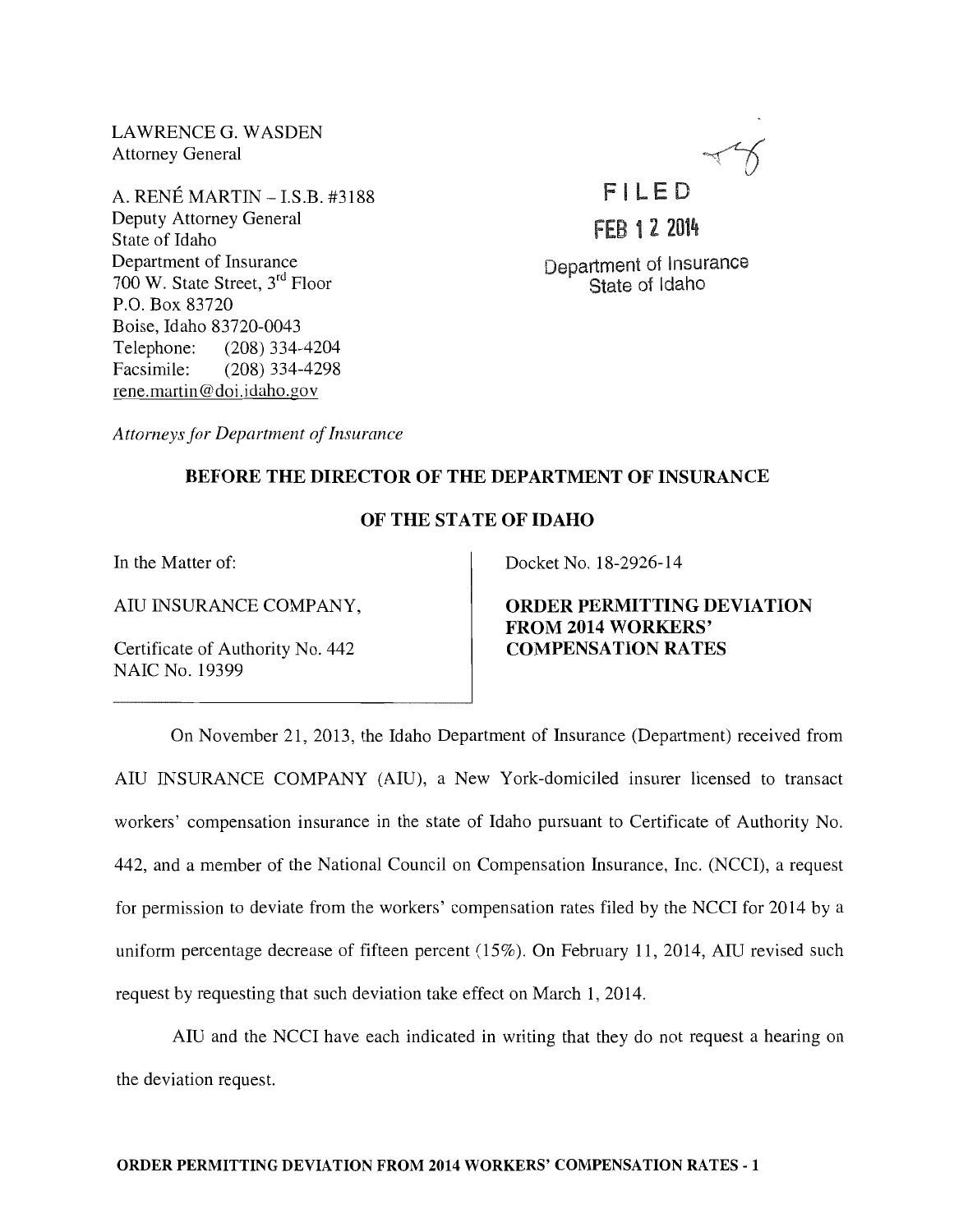The Department's Director (Director), having reviewed and being fully apprised of AID's request to deviate from the Idaho workers' compensation premium rates filed by the NCCI for 2014, and the requirements of Idaho Code § 41-1614(1) having been met, has determined that the requested rate deviation is justified.

NOW, THEREFORE, IT IS HEREBY ORDERED, pursuant to Idaho Code § 41-1614, that AID's request to deviate by a uniform percentage decrease of fifteen percent (15%) from the workers' compensation rates filed by the NCCI for 2014, exclusive of terrorism rates, is GRANTED. This deviation from the Idaho workers' compensation premium rates filed by the NCCI for 2014 shall take effect on March 1, 2014, and shall remain in effect for one year from that date unless terminated sooner with the approval of the Director.

DATED this  $\frac{12 \frac{H}{A}}{4}$  day of February, 2014.

STATE OF IDAHO DEPARTMENT OF INSURANCE

- Dep. Dinater

WILLIAM W. DEAL Director